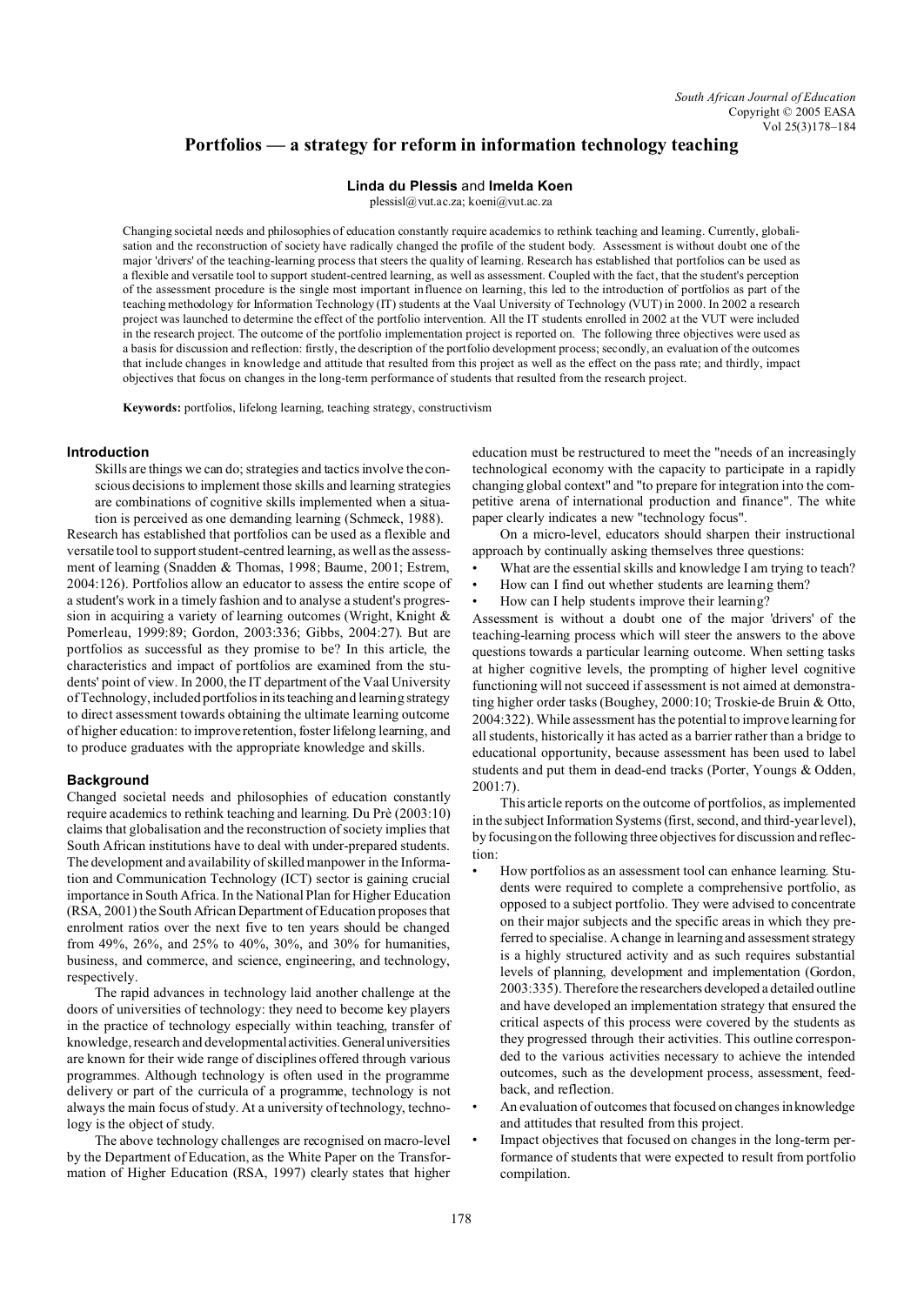# **How portfolios as an assessment tool can enhance learning**

Portfolio compilation and assessment require active learning, which can only occur when students invest physical and mental energy in activities that help them make meaningful what they are learning (Santrock, 1997:300). Although portfolios were initially viewed as an alternative assessment method, they have also became an academic development process for students. Consequently the underlying principles, on which the portfolio compilation process was based, are discussed. These include constructivism, whole-brain learning, and action learning.

# Constructivism

Learning, underpinned by constructivism will include learning experiences and activities that are: (1) constructive, (2) cumulative, (3) self-regulated, (4) goal-oriented, (5) situated, (6) collaborative, and (7) individually different (De Corte, 1996:147).

Constructivism has important implications for the use and assessment of student portfolios. If the aim were merely to monitor performance, then conventional testing would probably be adequate, but if the aim is to improve performance across the board, then assessment must be composed of exemplary tasks, criteria, and standards (Sanders & Horn, 1995:7). In particular, grading should be holistic: a portfolio should be evaluated as a whole, not in bits and pieces (Bryant & Timmins, 2002:2; Walker & Warhurst, 2000:37). Bloom's taxonomy was shared with students to explain the notion of a need for a broad base of knowledge and understanding (lower order of taxonomy) to be able to make a synthesis or an evaluation of knowledge (higher order of taxonomy). Table 1 summarises the principles of constructivism as applied during portfolio compilation (Sanders & Horn, 1995:7).

It is important to note that a portfolio, which is simply a container into which a large amount of unexplained evidence has been inserted, would not achieve its purpose or contribute to meaningful learning. The most significant part of the portfolio is its 'reflective heart' (Bryant & Timmins, 2002:3). Reflection forms part of the steps of action learning and is covered later.

### **Table 1** Principles of constructivism applied during portfolio development

| Principles of constructivism                                                                                                                                                                  | Emphasis of<br>portfolio assessment |
|-----------------------------------------------------------------------------------------------------------------------------------------------------------------------------------------------|-------------------------------------|
| Active, constructive knowledge environment                                                                                                                                                    | View of student                     |
| Integrated and cross-disciplinary                                                                                                                                                             | Scope of assessment                 |
| Portfolio is composed of exemplary tasks,<br>criteria, and standards. Students must actively<br>make sense of new knowledge and integrate it<br>with previously held concepts and information | Beliefs about<br>knowing            |
| Specific attention to metacognition, motivation,<br>self-determination and self-directed learning                                                                                             | Emphasis of<br>instruction          |
| Authentic assessment on contextualized<br>problems. Emphasis on higher-level thinking,<br>no single correct answer                                                                            | Characteristics of<br>assessment    |
| Activities were assessed over time which<br>formed part of the portfolio content                                                                                                              | Frequency of<br>assessment          |
| High-tech applications such as administration<br>and scoring sheets, computer-adaptive testing,<br>and simulated environments                                                                 | Use of technology                   |
| Multidimensional assessment so that student<br>recognises the variety of human abilities and<br>talents, malleability of student ability, and that<br>IQ is not fixed                         | What is assessed?                   |

# Whole-brain learning

Whole-brain teaching and learning also formed an integral part of the teaching strategy, since it allowed students to focus learning events according to their learning preferences and to incorporate learning styles to broaden their skills.

The whole-brain teaching and learning approach starts with several teaching and learning assumptions (Leonard, 2000:2):

- students have different preferred modes of thinking and learning;
- these preferences influence how they process, store, retrieve and make meaning out of information;
- learning groups are made up of students with different thinking style preferences, different ways of knowing and different learning styles;
- effective learning is "whole-brained", taking advantage of all the mental processes of the brain;
- educators and students typically design learning experiences that reflect their own thinking and learning preferences.

In the light of the above, we need to re-examine all our previous assumptions about teaching and learning. The content, design and delivery of modules should be whole-brained to meet the diverse learning and thinking styles of the students. Whole-brain application in portfolios is considered in Table 2.

For implementation of continuous assessment, the action learning cycle proved useful and relevant.

#### Action learning

Action learning is a continuous process of learning and reflection, with the intention of getting things done. Through action learning individuals learn with and from each other by working on real problems and reflecting on their own experiences.

Hence, action learning involves learning from investigation, as part of a larger team, making decisions about necessary changes, applying these and evaluating the consequences. Zuber-Skerrit crystallised this concept by defining four major phases, planning, acting, observing, and reflecting, through which the 'action learning' cycle moves (Marquardt, 2004:28). The importance of group work and reflection, as part of action learning, is highlighted in the following two sections.

# *Social context*

The role of the social context of learning in shaping higher-order cognitive abilities and dispositions has also received much attention over the past years. It has been noted that real-life problems often require people to work together as a group in problem-solving situations, yet most traditional instruction and assessment have involved independent work, rather than small group work. Now, however, it is postulated that groups facilitate learning in several ways: modelling effective thinking strategies, scaffolding complicated performances, providing mutual constructive feedback, and valuing the elements of critical thought (Moust & Schmidt, 1995:288).

# *Assessment*

Portfolios were used as a formative and summative assessment tool for first-year students and only as a formative assessment tool for senior students.

Formative assessment was conducted over a wide range of subject -related projects and activities throughout each semester by letting students present their portfolios to peers and educators, and via selfassessment.Peer-assessment encourages students to be more reflective regarding their own work (Edwards & Sutton, 1992; Longhurst & Norton, 1997; Dochy, Segers & Sluijsmans, 1999). At pre-scheduled periods, students were requested to bring their portfolios to class for peer and educator review. During these sessions, outstanding aspects of individual portfolios were highlighted and shown to peers. The students were requested to assess their own portfolios, considering peer and educator comments.

For junior students, continuous assessment was implemented as a more flexible method of assessment than a formal written examina-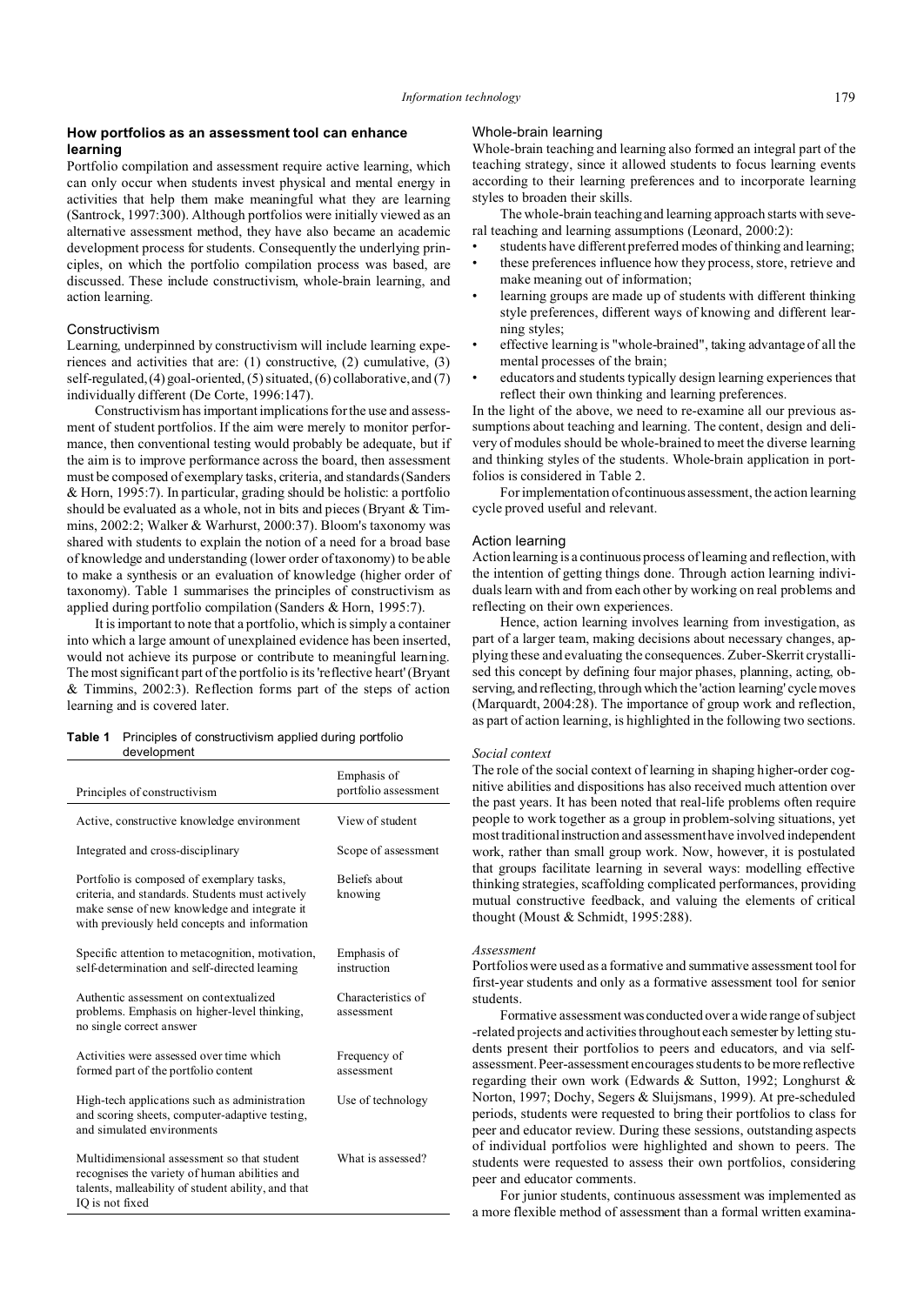| Table 2 The quadrant model of the brain as discussed by Leonard (2000:2) according to preferences, frustrations, and possible portfolio |  |  |  |  |  |
|-----------------------------------------------------------------------------------------------------------------------------------------|--|--|--|--|--|
| implementation                                                                                                                          |  |  |  |  |  |

| Preference                                                                                                                                                                                     | Frustrations                                                                    | Portfolio implementation                                                                                                                                                                                                                                                                                       |  |  |
|------------------------------------------------------------------------------------------------------------------------------------------------------------------------------------------------|---------------------------------------------------------------------------------|----------------------------------------------------------------------------------------------------------------------------------------------------------------------------------------------------------------------------------------------------------------------------------------------------------------|--|--|
|                                                                                                                                                                                                | Theorists — logical, analytical, fact-based, qualitative                        |                                                                                                                                                                                                                                                                                                                |  |  |
| To the point, factual learning like lectures with<br>precise definitions; facts and details; critical<br>thinking and reviews of textbooks and<br>readings.                                    | Vague, ambiguous instructions.<br>Inefficient use of time.                      | Competency matrix, with an indicated competency<br>level. Future plan of action regarding improvement of<br>competencies. Provide evidence to support<br>competencies. Use an expert to 'sign off' your work.                                                                                                  |  |  |
|                                                                                                                                                                                                | Organisers — organised, sequential, planned, detailed                           |                                                                                                                                                                                                                                                                                                                |  |  |
| Learn through step-by-step instructions;<br>outline work; checklists; exercises and<br>problem solving with steps; policies and<br>procedures; history and timelines and<br>concrete examples. | Disorganised, poor sequencing, hopping<br>around.<br>Lack of practice time.     | Organisation of portfolio — per module (distinguish<br>between major and minor modules), alphabetically or<br>in practical/printout/documentation order.<br>Create clear one- or two-word tab labels to make it<br>easy to find specific documents. Personal details on<br>each sample document, stiffy or CD. |  |  |
| Humanitarians — interpersonal, emotional, kinaesthetic, feeling-based                                                                                                                          |                                                                                 |                                                                                                                                                                                                                                                                                                                |  |  |
| Brainstorming; metaphors, illustrations and<br>pictures; mind mapping and synthesis; holistic<br>approaches; collaborative activities and the<br>use of personal impact stories.               | Impersonal approach or examples.<br>No sensory input; sterile learning climate. | Reflective essay.<br>Draw a mind-map of how topics in different subject<br>modules interlink.                                                                                                                                                                                                                  |  |  |
|                                                                                                                                                                                                | Innovators — holistic, intuitive, integrating, synthesizing                     |                                                                                                                                                                                                                                                                                                                |  |  |
| Co-operative learning; group discussions;<br>role-playing; dramatisation; brainstorming;<br>mind maps; free association activities                                                             | Too slow a pace.<br>Lack of overview/ conceptual framework.                     | Select a theme for your portfolio. Use coloured paper<br>to draw attention to special work samples. Make use<br>of visual representations like bar and pie charts.<br>Develop a web site as an e-Portfolio.                                                                                                    |  |  |

### **Table 3** Assessment rubric

|                                                          | Component of assignment                                                                        |                                                          |                                                                               |                                                                                                           |  |
|----------------------------------------------------------|------------------------------------------------------------------------------------------------|----------------------------------------------------------|-------------------------------------------------------------------------------|-----------------------------------------------------------------------------------------------------------|--|
| Criteria                                                 | Inadequate $(49\% - )$                                                                         | Emerging novice<br>scholarship $(50 - 64\%)$             | Developing novice<br>scholarship $(65 - 74\%)$                                | Novice scholarship<br>$(75\% + )$                                                                         |  |
| Presentation (title page,<br>graphics, typing, length)   | Unacceptable. Needs specific<br>attention as indicated.                                        | Technical requirements<br>met.                           | Technical requirements<br>exceptionally met, but<br>with limited originality. | In accordance with standards<br>with some added originality.                                              |  |
| Technical care (page)<br>numbers, font, line<br>spacing) | Some inconsistencies.<br>$Incorrect \text{— not according to}$<br>standards and specifications | Consistently accurate,<br>cogent work. Neat.             | Well presented and no<br>inconsistencies.                                     | Best critical and analytical<br>work. Consistency in<br>numbering and bulleting.                          |  |
| Reflective essay / Work<br>philosophy                    | Confusing and conflicting<br>issues. Inappropriate. Unclear.                                   | Problems and issues stated<br>and concluded.             | Problems accurately<br>summarised and stated.                                 | Clearly understands, states<br>and records key issues.                                                    |  |
| Theoretical discussion /<br>literature study             | Irrelevant and unnecessary<br>literature consulted and<br>assessed. Insignificant.             | Reasonable and acceptable<br>material assessed. Average. | Acceptable level and<br>standard of literature<br>consulted and assessed.     | Most significant and relevant<br>literature consulted.<br>assessed, critically reviewed<br>and integrated |  |
| Language, style and<br>clarity of writing                | Inappropriately casual and<br>colloquial.                                                      | Shows basic mastery of<br>writing.                       | Stimulating the reader.<br>Exemplary use of<br>language and style.            | Captivating even the<br>uninformed reader. A<br>masterpiece of the genre.                                 |  |
| Portfolio content                                        | Limited proof of activities.<br>Not clearly labelled.                                          | Sufficient, but not<br>professionally compiled.          | Exceeds basic standard.                                                       | All skills are clearly reflected<br>upon. Professional layout.                                            |  |

tion at the end of a semester. The portfolio contributed the biggest percentage of the final mark. A session was scheduled on the examination timetable and a name list was published indicating time-frames for interviews. The summative assessment was conducted in the form of a ten-minute interview with a team of educators. Students came to the interview with a completed self-assessment form, which allowed them to reflect on their portfolios. The rubric that was used for portfolio assessment is illustrated in Table 3.

Multiple entries that supported each objective increased portfolio reliability and supplemental artefacts, such as audio or video pieces, were used by students to provide additional evidence of authenticity. No documentation was accepted unless a header, containing the student number and compilation date was included on the document. Although this precaution would not make it impossible to copy an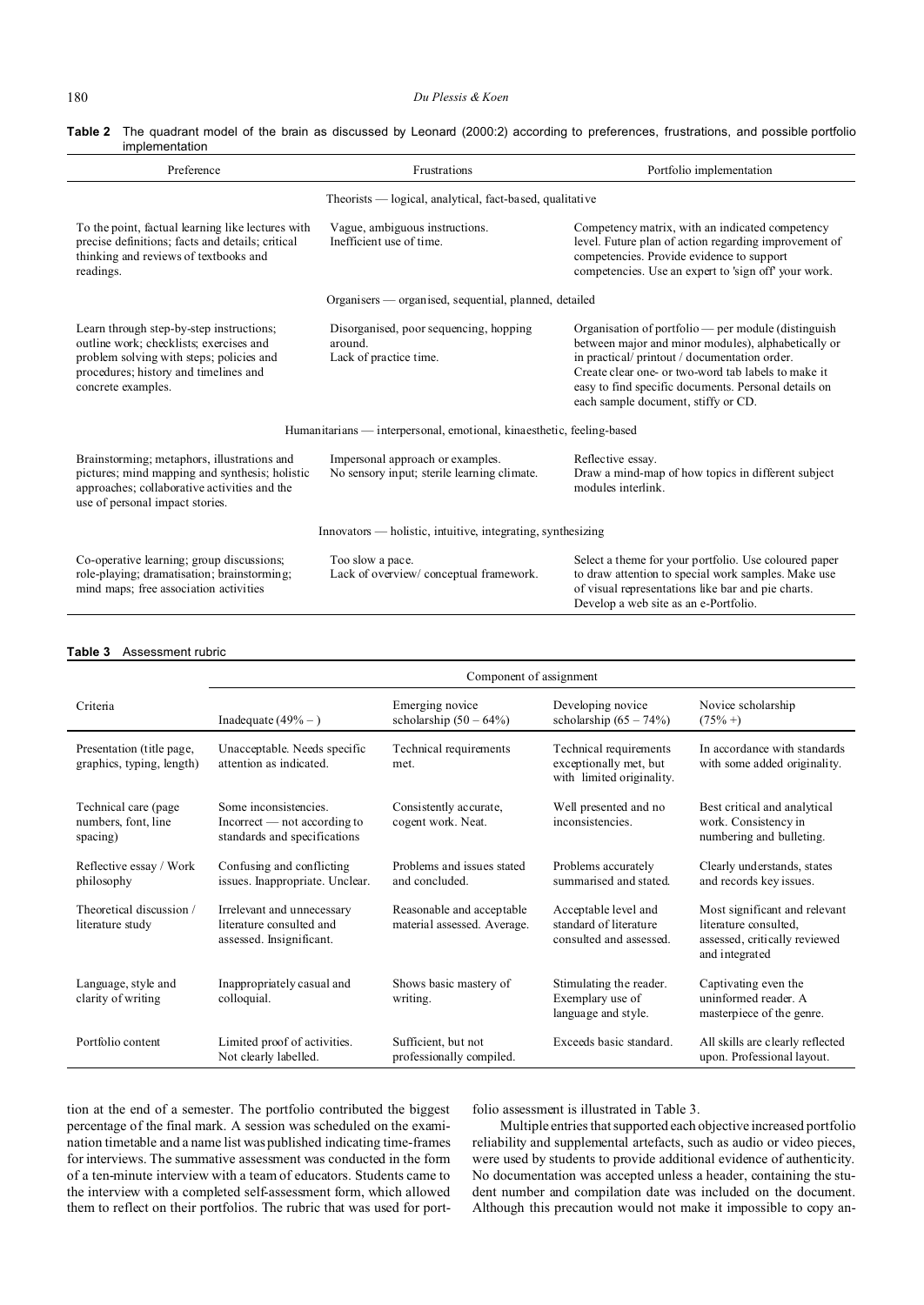other student's work, it surely complicated copying of work. The same authenticity principle was applied to software programs; on every screen the student number had to be indicated.

#### *Reflection*

Portfolios encourage students to reflect, after any major work, on what went well and what could have been improved. Bourner, Beaty, Lawson and O'Hara (1996:32) view action learning as a process of reflection and action, aimed at improving the effectiveness of action. The purpose is to learn from experience and to act more wisely. The process can be used wherever a group can support the learning of others in a context where experience can be reflected on. McGill and Beaty (2001:11) note the importance of reflection in the process in their description:

Action learning is a continuous process of learning and reflection, supported by colleagues, with an intention of getting things done. Through action learning individuals learn with and from each other by working on real problems and reflecting on their own experiences.

Traditional assessments, such as tests or many course projects, often do not allow for such reflection, as the educator grades the test or project using the established grading system, and the students move on to the next assignment. Posner (1993:20) held that we do not learn from experience as much as we learn from reflecting on experience.

Knowledge gained through reflection goes a long way toward ensuring improvement in future activities, especially where similar skills are required. Therefore, students' reflections about their own work and that of their peers should become a significant part of the portfolio compilation process. The portfolio is the only instrument that concurrently improves instruction through the process of reflective writing and self-scrutiny that evaluates performance within a framework of narration and evidence (Zubizarreta, 1994; Lippert, 2004:23).

#### **Outcome objectives**

Assessment interviews and questionnaires were used to obtain feedback from all students regarding changes in knowledge and attitudes that resulted from this project. Towards the end of the academic semester, junior and senior students were asked to complete a questionnaire that consisted of rated and open-ended questions. All IT students were included in the project, who numbered a total of 205 students. Not all the questionnaires were sufficiently completed and they could therefore not be used. A total of 175 questionnaires were eventually analysed. Based on the above figures, a feedback of 85% was received. From this total, 101 questionnaires were completed by senior students (from second year up to *Baccalaureus Technologiae*) and 74 by junior students.

The pass rate and throughput rate of first-year students were compared against previous years. For this comparison only first-year results were used, as this was the only instance where portfolios had been used as a summative event.

#### Information system results

In Table 4 the results of first year students are summarised over a time period of seven years. Results indicated a significant increase in the throughput rate since 2001 when portfolios were introduced. The entry requirements for this course remained unchanged over this period.

#### *Discussion of Questionnaire*

Each question posed to the students had three components, namely, a statement, the level of agreement, and the student's motivation for the level of agreement. This allowed for quantitative results as well as qualitative feedback.

Students responded by using the rating scale as indicated in Figure 1 and they could also state a reason for their answer. The following statements were presented to students:

- 1. The guidelines provided for the compilation of my portfolio is
- 2. The compilation of a competency matrix to include in my portfolio is

**Table 4** Results of students over a period of 7 years for Information Systems 1

|      | No. of students |                                       |    |     | Percentage of students         |
|------|-----------------|---------------------------------------|----|-----|--------------------------------|
| Year | A               | в<br>Enrolled Admitted to exam Passed | C  | D   | E<br>Pass rate Throughput rate |
| 1996 | 110             | 97                                    | 53 | 55% | 48%                            |
| 1997 | 187             | 152                                   | 97 | 64% | 52%                            |
| 1998 | 144             | 120                                   | 80 | 67% | 56%                            |
| 1999 | 116             | 65                                    | 54 | 83% | 47%                            |
| 2000 | 134             | 113                                   | 74 | 65% | 55%                            |
| 2001 | 114             | 102                                   | 87 | 85% | 76%                            |
| 2002 | 145             | 140                                   | 94 | 67% | 65%                            |

3. Providing practical proof of skills for my portfolio is

- 4. Buying a folder for my portfolio is (finance)
- 5. The contents of my portfolio is
- 6. The time spent on my portfolio is
- 7. The effort to compile my portfolio is

Students needed to read the statement at each question and then decide whether the scenario described in the statement is

- $\mathbf{A}$ a severe problem:
- $\overline{B}$ a problem:
- $\mathbf c$ a slight problem; or
- $\mathbf{D}$ no problem for the student.

Example of a typical question and how it should be answered

| Question                  |          | в       |          |         |
|---------------------------|----------|---------|----------|---------|
|                           | a severe | a       | a slight | not a   |
|                           | problem  | problem | problem  | problem |
| Compiling my portfolio is | А        | в       |          |         |

#### Figure 1 Example of the questionnaire

The students' responses to the above statements are summarised in Figure 2.

Less than half the students (47%) found the guidelines sufficient. Students identified a number of obstacles as motivation for their response:

- *requirements differ according to lecturers*
- *we had a lot to do within a short period of time*
- *I have never seen a professional portfolio*
- [*a portfolio*] *costs too much* (5)
- *I am not sure how to present my documents, in which order and how much info is needed*
	- *I don't know how to organise a portfolio in a presentable way*

These results could also be partly due to the fact that portfolios are only assessed and promoted in the Information System module. For the same reason less than half of the students (46%) found it easy to gather enough contents to include in the portfolio.

Figure 2 indicates that 65% of the students did not experience any problems with the compilation of a competency matrix. The most probable reason is that much time is spent on the process in class and the fact that the IT course includes a lot of practical skills to be listed in a competency matrix. Feedback can be summarised in the following response:

# "*I feel it is important for me to present myself well in terms of my capabilities and skills.*"

Although students came from low-income families and had limited financial support, the majority did not perceive it as unnecessary to spend money on buying a portfolio folder (54%).

A high percentage of students had no problem including practical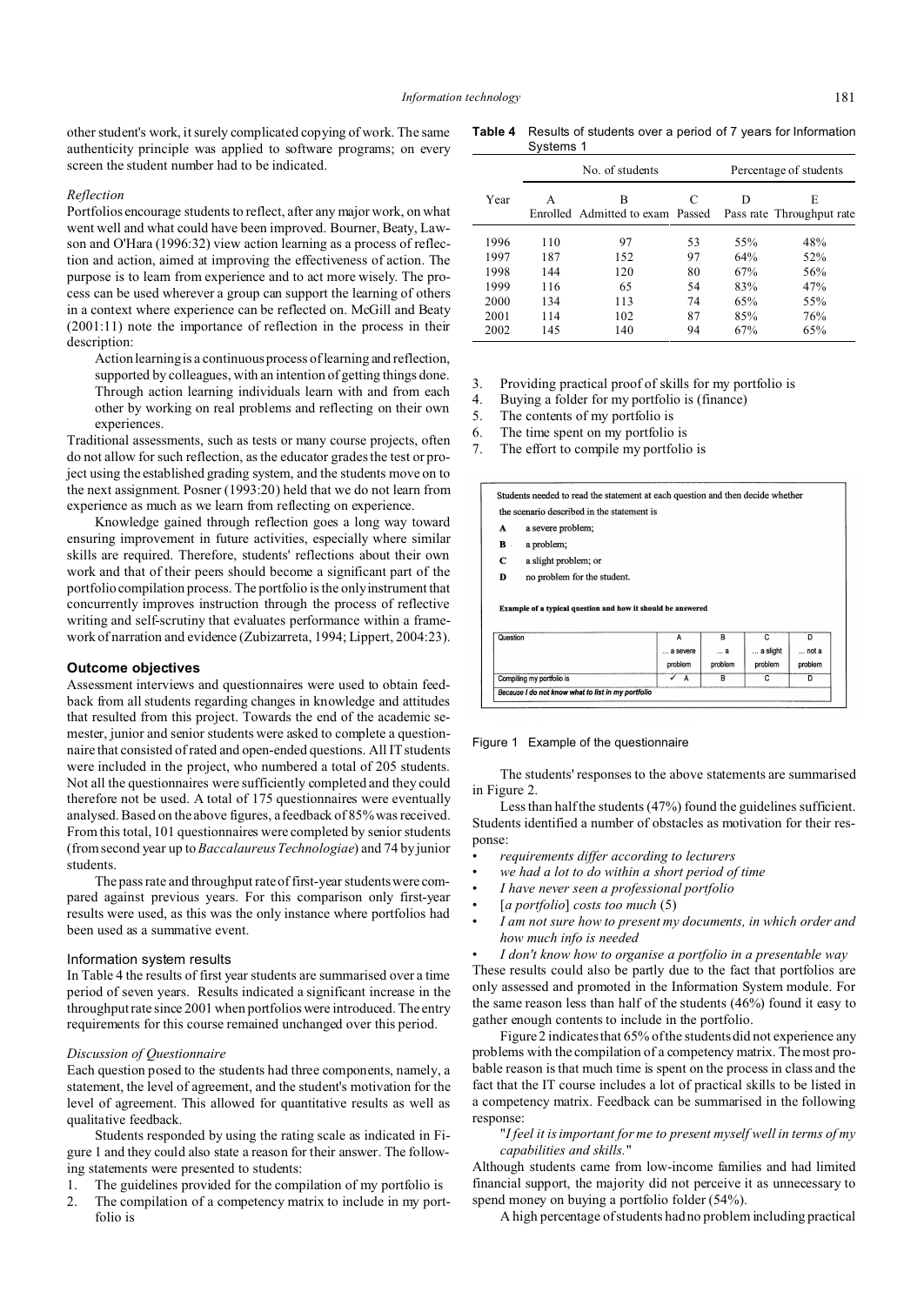# 182 *Du Plessis & Koen*



Figure 2 Response from students regarding portfolio compilation



Figure 3 Students' indication of whether they would continue updating their portfolios after leaving the institution

proof of skills in their portfolios (51%). However, some students experienced problems, related to the compilation and finding of appropriate proof of competencies:

- *in the first year I don't have enough material/resources*
- [*a portfolio*] *needs printing and typing to look presentable and professional* (*time becomes a problem*)
- *I can't find some of my practical projects*
- *I don't know whether to include disks or printouts*

Figure 2 revealed the following regarding the portfolio development process:

- Guidelines (53%), content (57%), time spent (54%) and effort (70%) were perceived as problematic (noted as "severe problem", "problem" and "slight problem") by the majority of students, most probably because portfolio compilation is a continuous process and new information must constantly be added to it.
- Only a small percentage of problems experienced were considered as being severe. The statement that received the highest score for being a severe problem was finance (12%).

The compilation of a competency matrix was the most positive as 65% of the students did not experience any problems with this activity.

The fact that only a small percentage of the students experienced severe problems is a positive indication that the action learning cycle was mutually beneficial for the group and for the individual students.

# **Impact objectives**

The questionnaire (see Figure 1) allowed the students to provide reasons for their answers in the form of an open-ended response. Similar responses were categorized and numbers in brackets indicate the number of students with similar comments. Responses from students, as summarised in Table 5, indicated that portfolios supported the development and integrated assessment of critical cross-field outcomes (CCFO).

The last question on the questionnaire provided students with the opportunity of indicating whether they envisaged keeping on updating their portfolios after graduation. The responses are shown in Figure 3.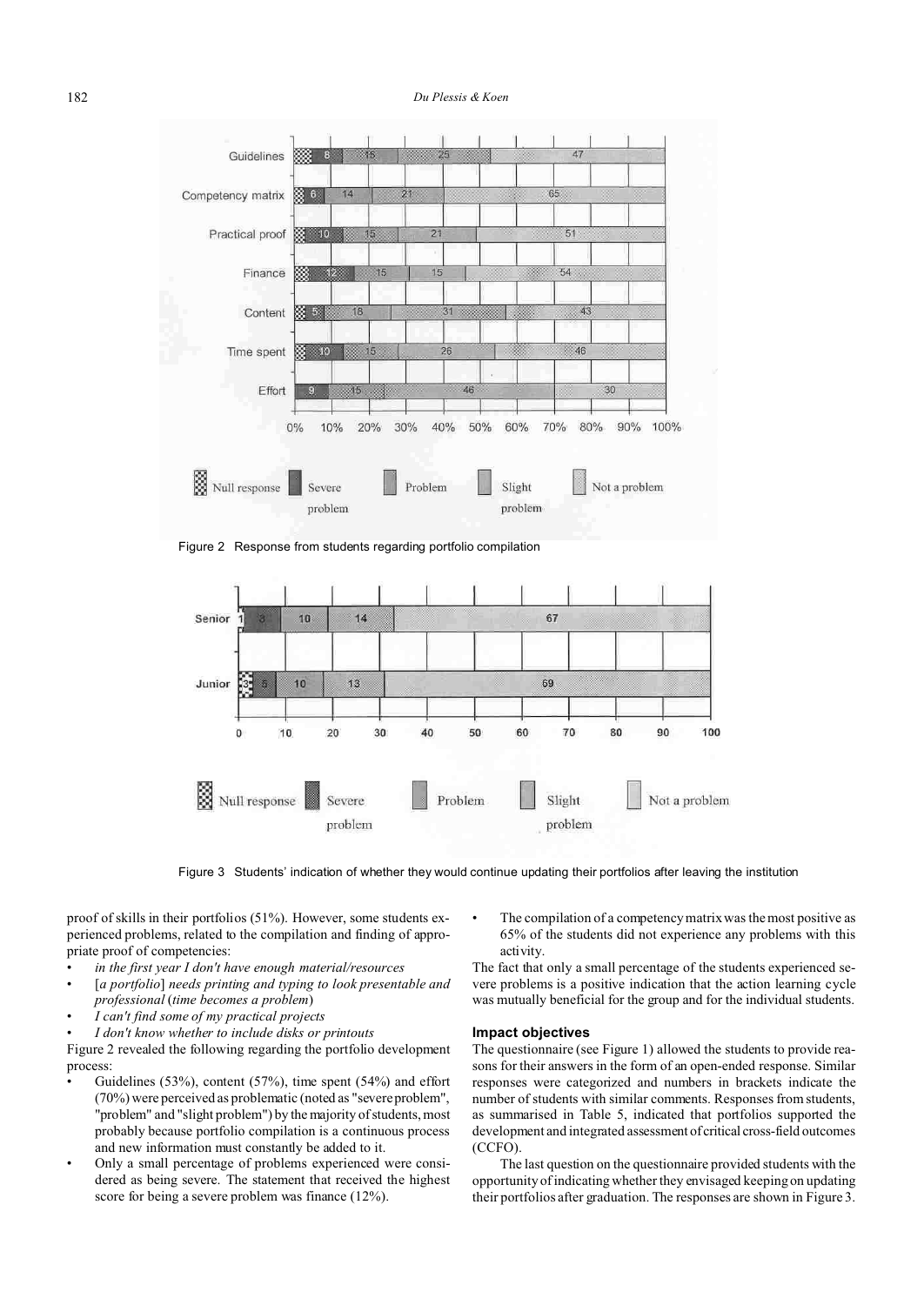#### *Information technology* 183

| <b>Table 5</b> Comments from students reflecting on critical cross-field outcomes |
|-----------------------------------------------------------------------------------|
|-----------------------------------------------------------------------------------|

| <b>CCFO</b>                                                       | Responses from students as perceived from unedited comments                                                                                                                                                                                                  |
|-------------------------------------------------------------------|--------------------------------------------------------------------------------------------------------------------------------------------------------------------------------------------------------------------------------------------------------------|
| Identify and solve problems                                       | sometimes I struggle with getting info on Internet (7)                                                                                                                                                                                                       |
| Work effectively with others                                      | we are doing things in a group (13)                                                                                                                                                                                                                          |
| Organise and manage oneself                                       | [a portfolio] will help organise my stuff $(8)$<br>[a portfolio] it is my responsibility (11)<br>[a portfolio] is not much effort and it helps me to put my things in order(3)                                                                               |
| Collect, analyse, organise and critically evaluate<br>information | it gives me a chance to group all the relevant documents in one accessible place (19)<br>I am not sure how to present my documents, in which order and how much info is needed $(2)$<br>I do not know what to include (28)                                   |
| Communicate effectively                                           | I feel it is important for me to present myself well in terms of my capabilities and skills (5)<br>a [portfolio] gives me time to present the skills which I have acquired $(7)$                                                                             |
| Use science and technology effectively and critically             | I can see my abilities in different environments (8)<br>a [portfolios] show all the skills that I have $(12)$<br>compile and present a PowerPoint presentation (2)<br>all IT activities were meaningful (10)                                                 |
| Demonstrate an understanding of the world                         | portfolios are relevant for job hunting. It will make me look more professional $(11)$<br>a [portfolios] is part of marketing for a job $(5)$                                                                                                                |
| Reflect on, and explore a variety of strategies to learn          | portfolios outline different areas of skills based on the different learning areas (3)<br>I can see my abilities in different environments (13)<br>I don't know how to document information (12)<br>it motivates participation in additional activities (10) |
| Participate as responsible citizens                               | $[a$ portfolio] would be useful when going for an interview $(13)$<br>[portfolios] will just add to my experience and it will help me (4)<br>even in job interviews portfolios act as a marketing tool (3)                                                   |
| Be culturally and aesthetically sensitive                         | I can put all that I do in the portfolio $(11)$                                                                                                                                                                                                              |
| Explore education and career opportunities                        | [portfolios] will help me in my future life $(17)$<br>I will need to use my portfolio in the future $(18)$                                                                                                                                                   |
| Develop entrepreneurial opportunities                             | [portfolios] motivate participation in additional activities (20)                                                                                                                                                                                            |

# **Conclusion**

The aim of using portfolios was to empower students by enabling them to organise and monitor their own learning and to develop explicit consciousness of their strengths, weaknesses and preferences.

From the feedback and comments, it was evident that students perceived portfolios as a valuable tool to enhance lifelong learning and the management of their careers. They agreed that a portfolio should be compiled and positively contributed to their progress.

Based on problems that were found with theportfolio compilation and assessment process, some suggestions are made for the future application of portfolios in an IT environment.

To address the problem of insufficient guidelines during portfolio development:

- assessment guidelines should be made available via the learning guides;
- there should be a clear mapping of learning outcomes and assessment criteria; and
- exemplars should be provided of student performance, a poor assignment, a good assignment, etc. and they should be discussed with the students to define clearly the expected outcomes of portfolios.

The authors are of the opinion that the statements evaluated by the questionnaire and summarised in Figure 3 are interrelated and that, for example, by providing better guidelines, the effort made and the selection of content may also improve.

During assessment and obtaining of outcome objectives educators should:

- Focus on subject-specific as opposed to comprehensive portfolios. This will provide better guidelines, more focused content, and help them to direct their efforts.
- Combine an interview and a portfolio for summative assessment purposes, as it proves to be more successful than merely considering the portfolio.
- Compile a rubric with the evaluation criteria for the portfolios available at the start of each semester to be included in the learning guide, to serve as a benchmark for self-assessment, prior to formal assessment.
- Make students more aware of the fact that they are preparing themselves for a future career in IT. This may assist students in selecting exemplars of practical activities and also contribute towards career orientation. To achieve this, senior students could get involved in projects such as
	- in-service training projects where groups of students identify a business in their community that is still using a manual system and plan, design, and implement a comprehensive and streamlined computerised system addressing all business needs;
	- service learning projects where groups of students identify a school or group of adults in their community with no knowledge and access to computers, obtain a secure venue, populate it with second-hand computers and a simple net-